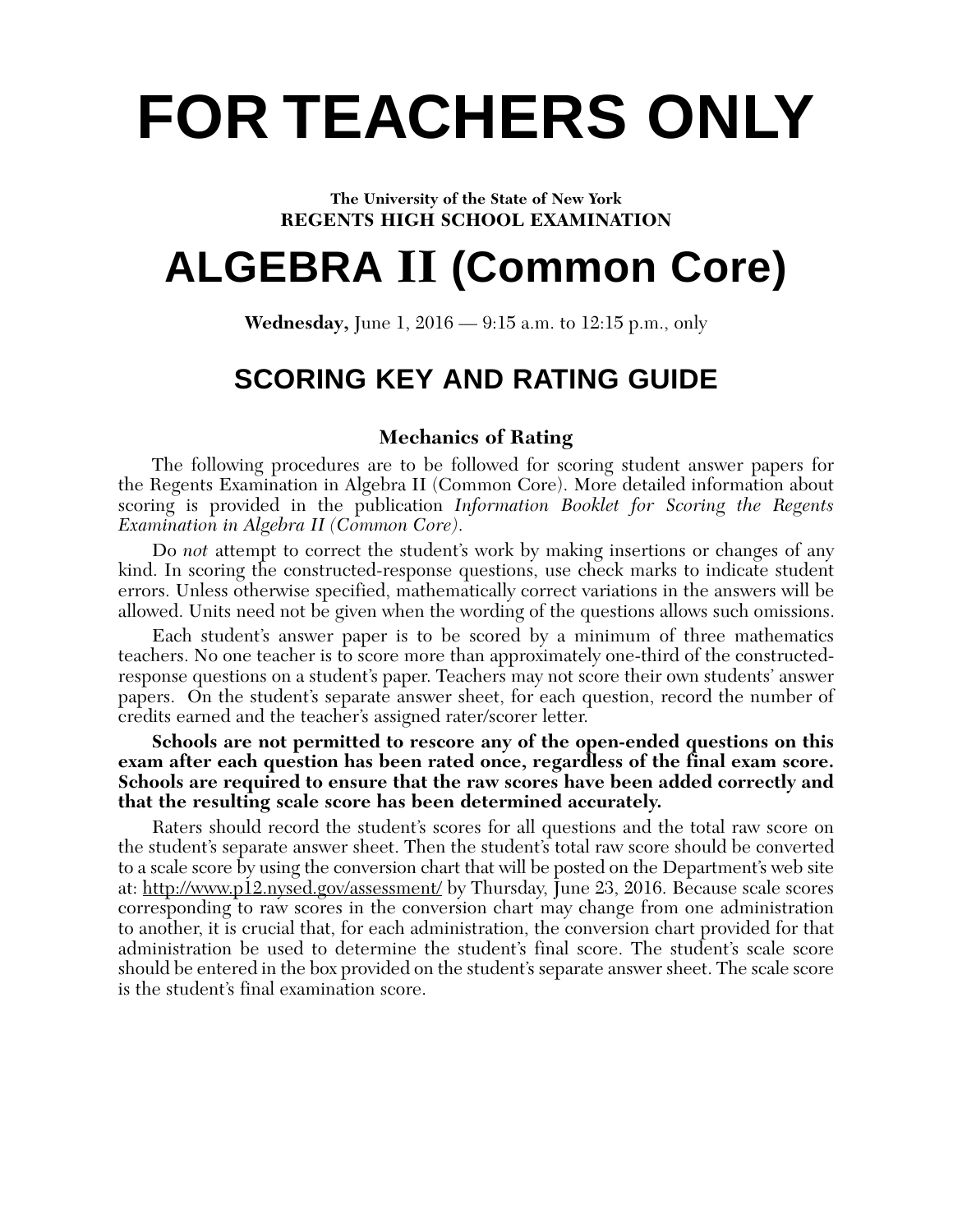**If the student's responses for the multiple-choice questions are being hand scored prior to being scanned, the scorer must be careful not to make any marks on the answer sheet except to record the scores in the designated score boxes. Marks elsewhere on the answer sheet will interfere with the accuracy of the scanning.**

#### **Part I**

| $(1)$ $4$                    | $(9)$ 2                       | $(17)\ldots\ldots\ldots$      |  |
|------------------------------|-------------------------------|-------------------------------|--|
| $(2)$ 3                      | $(10) \ldots \ldots 4 \ldots$ | $(18)\ldots 1 \ldots$         |  |
| $(3) \ldots \ldots 2 \ldots$ | $(11)\ldots\ldots\ldots$      | $(19)\ldots$ . 4              |  |
| $(4)$ $3$                    | $(12)\ldots\ldots\ldots$      | $(20) \ldots \ldots 2 \ldots$ |  |
| $(5)$ $3$                    | $(13)\ldots 3 \ldots$         | $(21)\ldots.3\ldots$          |  |
| $(6)$ $1$                    | $(14)\ldots 2 \ldots$         | $(22)\ldots$ . 4              |  |
| $(7)$ $3$                    | $(15) \ldots 4 \ldots$        | $(23) \ldots 3 \ldots$        |  |
| $(8)$ $4$                    | $(16) \ldots \ldots 2 \ldots$ | $(24)$ $4$                    |  |

Allow a total of 48 credits, 2 credits for each of the following.

Updated information regarding the rating of this examination may be posted on the New York State Education Department's web site during the rating period. Check this web site at: http://www.p12.nysed.gov/assessment/ and select the link "Scoring Information" for any recently posted information regarding this examination. This site should be checked before the rating process for this examination begins and several times throughout the Regents Examination period.

The Department is providing supplemental scoring guidance, the "Model Response Set," for the Regents Examination in Algebra II (Common Core). This guidance is recommended to be part of the scorer training. Schools are encouraged to incorporate the Model Response Sets into the scorer training or to use them as additional information during scoring. While not reflective of all scenarios, the model responses selected for the Model Response Set illustrate how less common student responses to constructed-response questions may be scored. The Model Response Set will be available on the Department's web site at http://www.nysedregents.org/algebratwo/.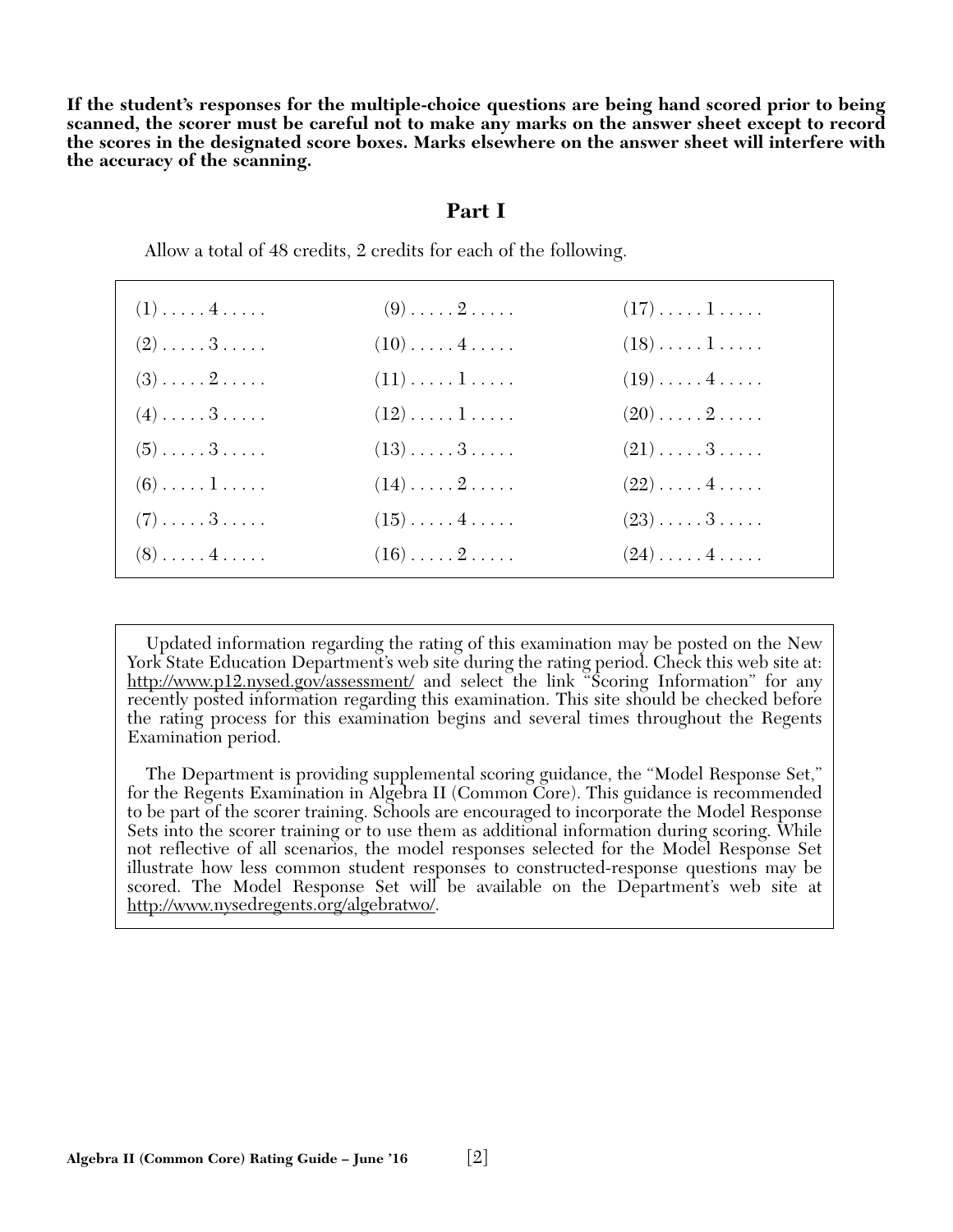### **General Rules for Applying Mathematics Rubrics**

#### **I. General Principles for Rating**

The rubrics for the constructed-response questions on the Regents Examination in Algebra II (Common Core) are designed to provide a systematic, consistent method for awarding credit. The rubrics are not to be considered all-inclusive; it is impossible to anticipate all the different methods that students might use to solve a given problem. Each response must be rated carefully using the teacher's professional judgment and knowledge of mathematics; all calculations must be checked. The specific rubrics for each question must be applied consistently to all responses. In cases that are not specifically addressed in the rubrics, raters must follow the general rating guidelines in the publication *Information Booklet for Scoring the Regents Examination in Algebra II (Common Core)*, use their own professional judgment, confer with other mathematics teachers, and/or contact the State Education Department for guidance. During each Regents Examination administration period, rating questions may be referred directly to the Education Department. The contact numbers are sent to all schools before each administration period.

#### **II. Full-Credit Responses**

A full-credit response provides a complete and correct answer to all parts of the question. Sufficient work is shown to enable the rater to determine how the student arrived at the correct answer.

When the rubric for the full-credit response includes one or more examples of an acceptable method for solving the question (usually introduced by the phrase "such as"), it does not mean that there are no additional acceptable methods of arriving at the correct answer. Unless otherwise specified, mathematically correct alternative solutions should be awarded credit. The only exceptions are those questions that specify the type of solution that must be used; e.g., an algebraic solution or a graphic solution. A correct solution using a method other than the one specified is awarded half the credit of a correct solution using the specified method.

#### **III. Appropriate Work**

*Full-Credit Responses:* The directions in the examination booklet for all the constructed-response questions state: "Clearly indicate the necessary steps, including appropriate formula substitutions, diagrams, graphs, charts, etc." The student has the responsibility of providing the correct answer *and* showing how that answer was obtained. The student must "construct" the response; the teacher should not have to search through a group of seemingly random calculations scribbled on the student paper to ascertain what method the student may have used.

*Responses With Errors:* Rubrics that state "Appropriate work is shown, but…" are intended to be used with solutions that show an essentially complete response to the question but contain certain types of errors, whether computational, rounding, graphing, or conceptual. If the response is incomplete; i.e., an equation is written but not solved or an equation is solved but not all of the parts of the question are answered, appropriate work has *not* been shown. Other rubrics address incomplete responses.

#### **IV. Multiple Errors**

*Computational Errors, Graphing Errors, and Rounding Errors:* Each of these types of errors results in a 1-credit deduction. Any combination of two of these types of errors results in a 2-credit deduction. No more than 2 credits should be deducted for such mechanical errors in a 4-credit question and no more than 3 credits should be deducted in a 6-credit question. The teacher must carefully review the student's work to determine what errors were made and what type of errors they were.

*Conceptual Errors:* A conceptual error involves a more serious lack of knowledge or procedure. Examples of conceptual errors include using the incorrect formula for the area of a figure, choosing the incorrect trigonometric function, or multiplying the exponents instead of adding them when multiplying terms with exponents.

If a response shows repeated occurrences of the same conceptual error, the student should not be penalized twice. If the same conceptual error is repeated in responses to other questions, credit should be deducted in each response.

For 4- and 6-credit questions, if a response shows one conceptual error and one computational, graphing, or rounding error, the teacher must award credit that takes into account both errors. Refer to the rubric for specific scoring guidelines.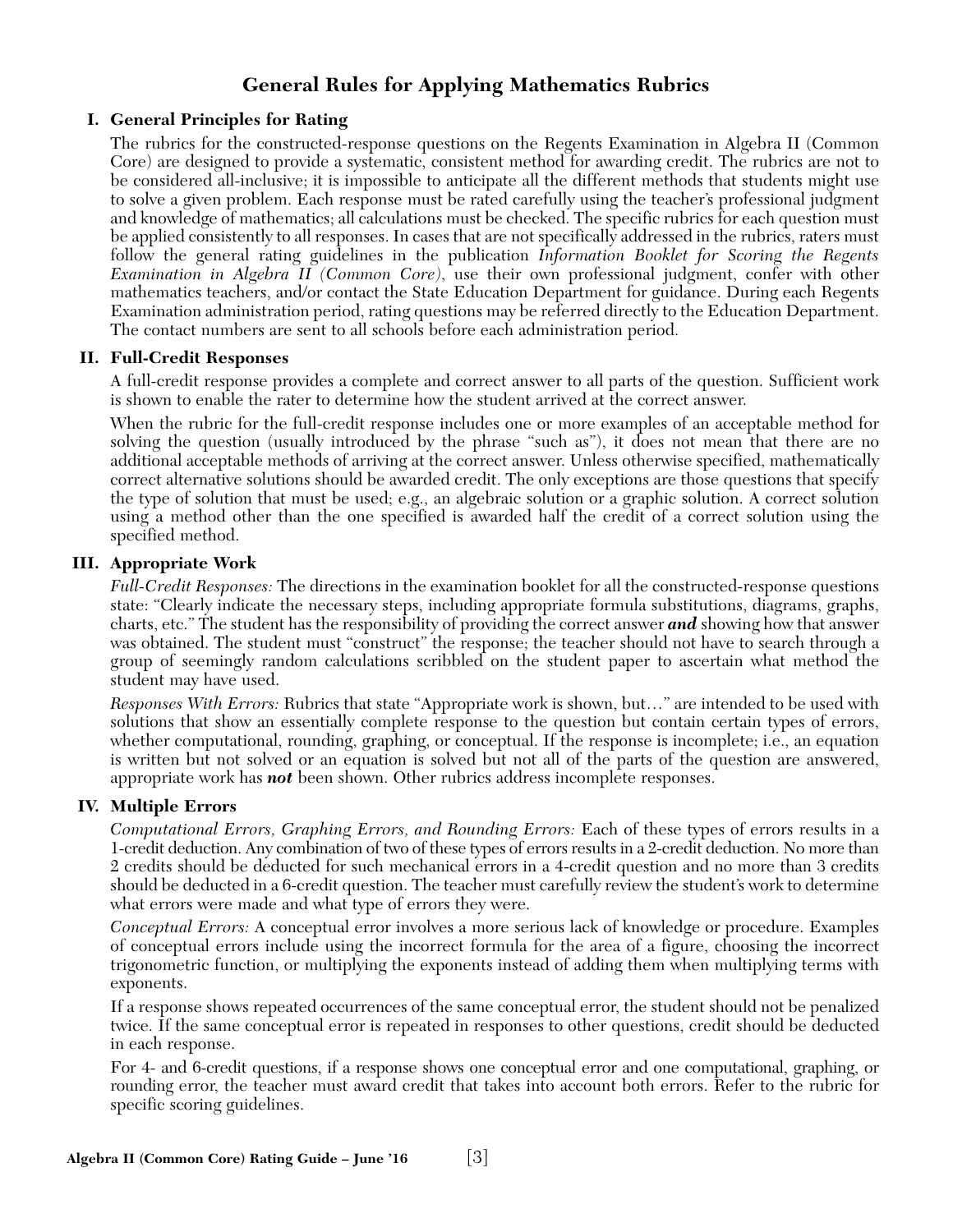#### **Part II**

For each question, use the specific criteria to award a maximum of 2 credits. Unless otherwise specified, mathematically correct alternative solutions should be awarded appropriate credit.

(25) **[2]** 4, and correct work is shown.

**[1]** Appropriate work is shown, but one computational error is made.

*or*

**[1]** Appropriate work is shown, but one conceptual error is made.

*or*

- **[1]** 4, but no work is shown.
- **[0]** A zero response is completely incorrect, irrelevant, or incoherent or is a correct response that was obtained by an obviously incorrect procedure.
- (26) **[2]** A correct description of a controlled experiment is written, such as indicating two randomly assigned groups, one with ingredient *X* and one without ingredient *X*.
	- **[1]** One conceptual error is made.

*or*

- **[1]** An incomplete description of a controlled experiment is written.
- **[0]** A zero response is completely incorrect, irrelevant, or incoherent or is a correct response that was obtained by an obviously incorrect procedure.
- (27) **[2]** No, and correct work is shown, and a correct explanation is written.
	- **[1]** Appropriate work is shown, but one computational error is made.

*or*

**[1]** Appropriate work is shown, but one conceptual error is made.

- **[1]** Correct work is shown, but no explanation or an incorrect explanation is written.
- **[0]** A zero response is completely incorrect, irrelevant, or incoherent or is a correct response that was obtained by an obviously incorrect procedure.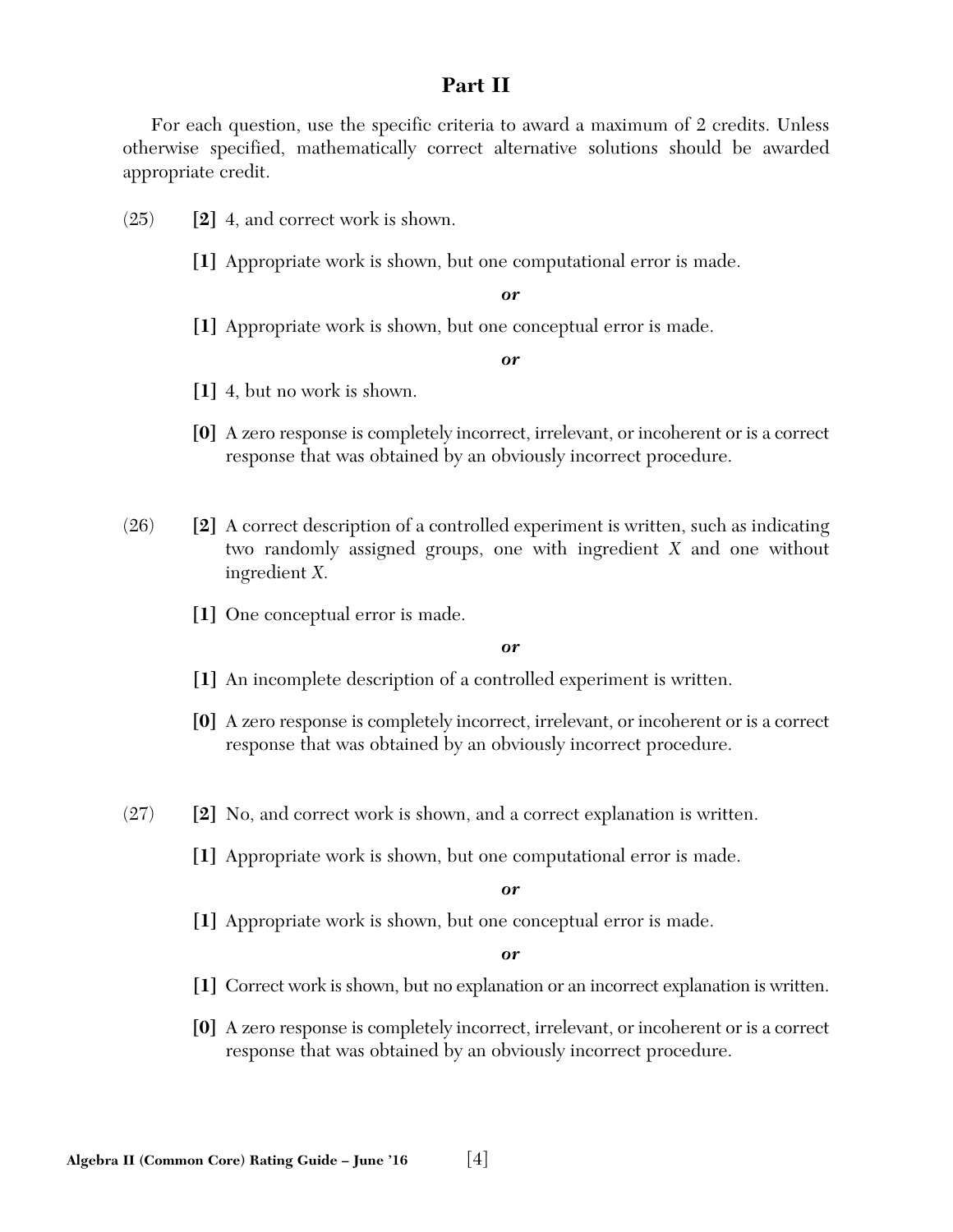- (28) **[2]** A correct graph is drawn.
	- **[1]** One graphing error is made.

- **[1]** One conceptual error is made, such as graphing more than one cycle.
- **[0]** A zero response is completely incorrect, irrelevant, or incoherent or is a correct response that was obtained by an obviously incorrect procedure.
- (29) **[2]**  $\frac{108}{1376}$  or an equivalent fraction, and correct work is shown. 1376
	- **[1]** Appropriate work is shown, but one computational error is made.

*or*

**[1]** Appropriate work is shown, but one conceptual error is made.

*or*

- $\left[1\right] \frac{108}{1376}$ , but no work is shown. 1376
- **[0]** A zero response is completely incorrect, irrelevant, or incoherent or is a correct response that was obtained by an obviously incorrect procedure.
- $(30)$  **[2]**  $(4,0)$ , and correct work is shown.
	- **[1]** Appropriate work is shown, but one computational error is made.

*or*

**[1]** Appropriate work is shown, but one conceptual error is made.

- **[1]** (4,0), but no work is shown.
- **[0]** A zero response is completely incorrect, irrelevant, or incoherent or is a correct response that was obtained by an obviously incorrect procedure.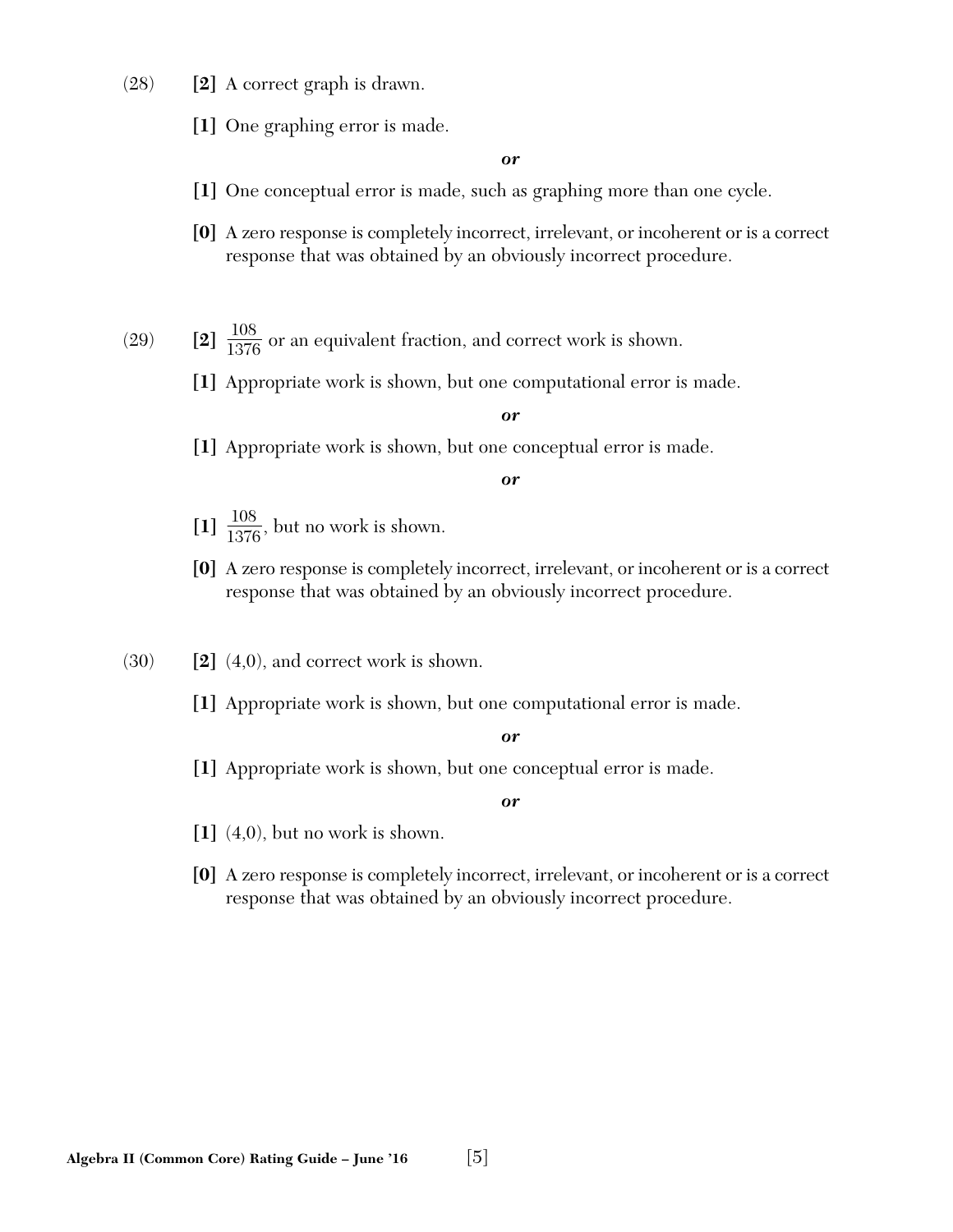- (31) **[2]** A correct algebraic proof is shown.
	- **[1]** Appropriate work is shown, but one computational or simplification error is made.

- **[1]** Appropriate work is shown, but one conceptual error is made.
- **[0]** A zero response is completely incorrect, irrelevant, or incoherent or is a correct response that was obtained by an obviously incorrect procedure.
- (32) **[2]** 6, and correct work is shown.
	- **[1]** Appropriate work is shown, but one computational or rounding error is made.

*or*

**[1]** Appropriate work is shown, but one conceptual error is made.

- **[1]** 6, but no work is shown.
- **[0]** A zero response is completely incorrect, irrelevant, or incoherent or is a correct response that was obtained by an obviously incorrect procedure.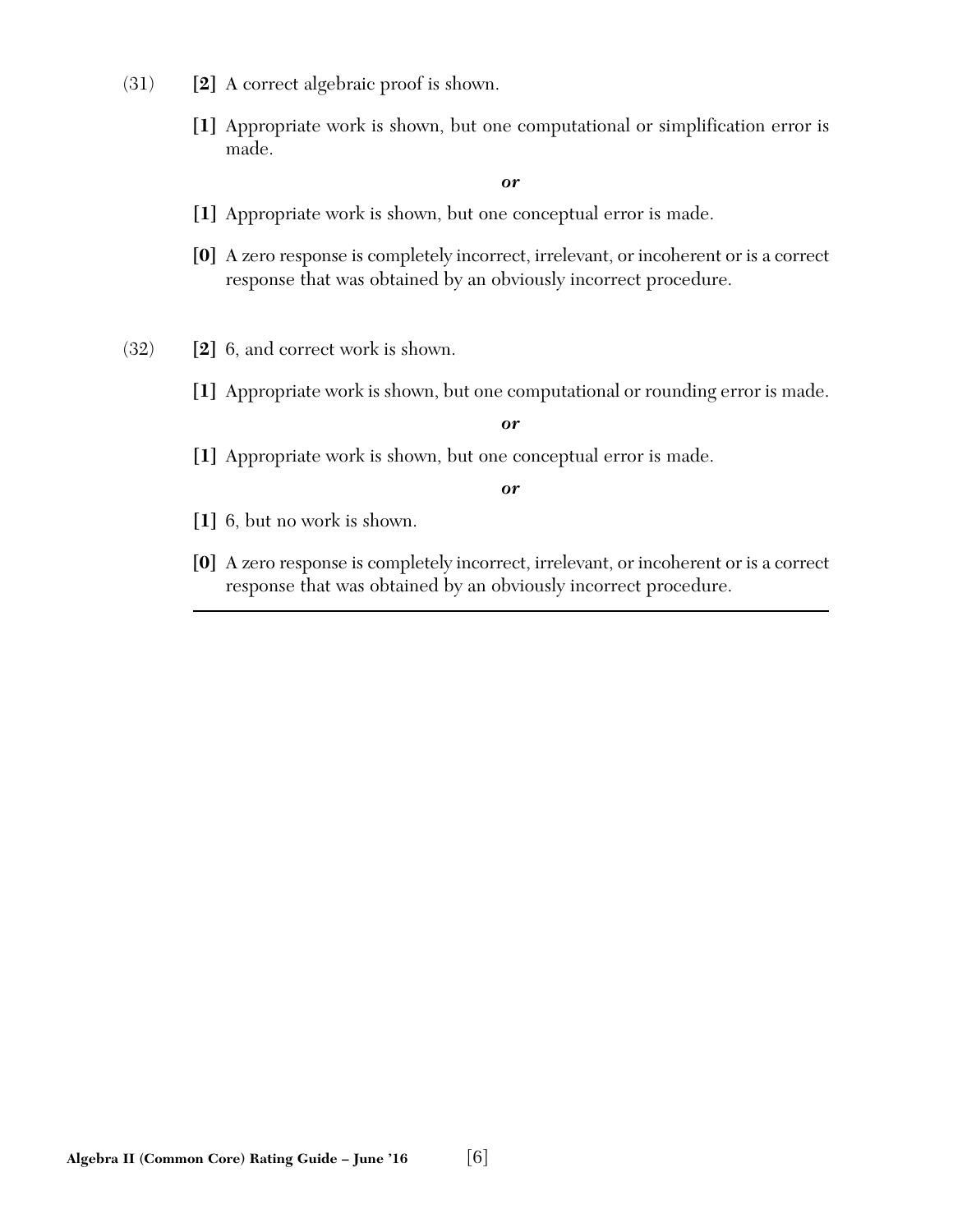#### **Part III**

For each question, use the specific criteria to award a maximum of 4 credits. Unless otherwise specified, mathematically correct alternative solutions should be awarded appropriate credit.

- (33) **[4]** (7,-2) and (3,2) or equivalent solutions, and correct algebraic work is shown.
	- **[3]** Appropriate work is shown, but one computational, factoring, or substitution error is made.

#### *or*

- **[3]** Appropriate work is shown, but only one correct solution is found or only the *x*-values or *y*-values are found.
- **[2]** Appropriate work is shown, but two or more computational, factoring, or substitution errors are made.

#### *or*

**[2]** Appropriate work is shown, but one conceptual error is made.

*or*

**[2]** A correct substitution into the quadratic formula is made, but no further correct work is shown.

#### *or*

- **[2]** (7,-2) and (3,2), but a method other than algebraic is used.
- **[1]** Appropriate work is shown, but one conceptual error and one computational, factoring, or substitution error are made.

#### *or*

**[1]** A correct quadratic equation in one variable is written, but no further correct work is shown.

- **[1]** (7,-2) and (3,2), but no work is shown.
- **[0]** A zero response is completely incorrect, irrelevant, or incoherent or is a correct response that was obtained by an obviously incorrect procedure.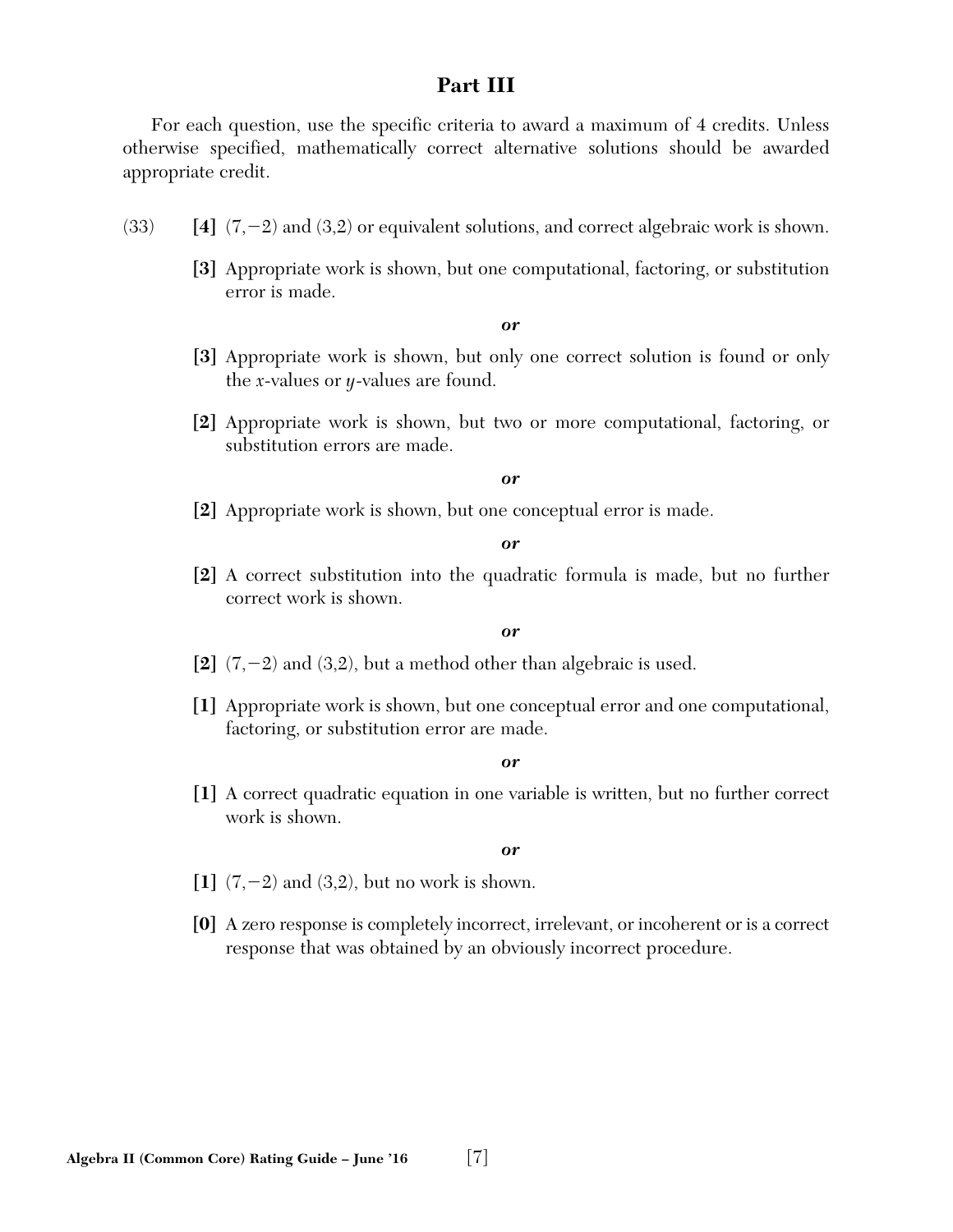- (34) **[4]**  $S_n = \frac{33,000 33,000(1.04)^n}{1 1.04}$  or an equivalent equation is written and 660,778.39, and correct work is shown. 1  $,000 - 33,000(1.04)$ 1.04  $\frac{-3}{1}$ *n*
	- **[3]** Appropriate work is shown, but one computational or simplification error is made.

- **[3]** Appropriate work is shown, but one notation error is made, such as writing the expression  $\frac{33,000 - 33,000(1.04)^n}{1.1.04}$ , or not using *n*. 1  $,000 - 33,000(1.04)$ 1.04  $\frac{-3}{1}$ *n*
- **[2]** Appropriate work is shown, but two or more computational, notation, or simplification errors are made.

#### *or*

**[2]** Appropriate work is shown, but one conceptual error is made.

#### *or*

- [2]  $S_n = \frac{33,000 33,000(1.04)^n}{1 1.04}$ , but no further correct work is shown. 1  $,000-33,000(1.04)$ 1.04  $\frac{-3}{1}$ *n*
- **[1]** Appropriate work is shown, but one conceptual error and one computational, notation, or simplification error are made.

- **[1]** 660,778.39, but no work is shown.
- **[0]** A zero response is completely incorrect, irrelevant, or incoherent or is a correct response that was obtained by an obviously incorrect procedure.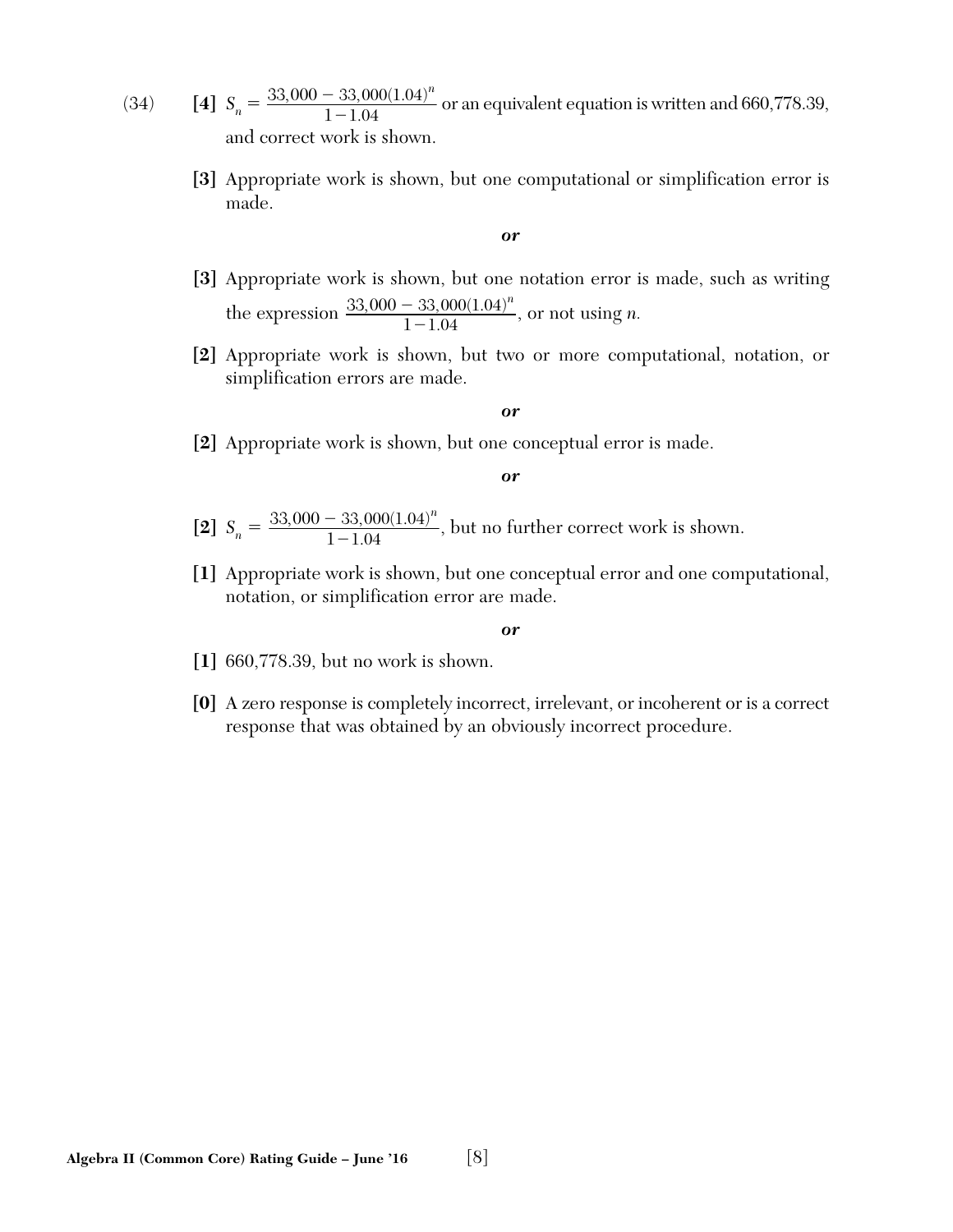- (35) **[4]** (0.47, 0.73) and correct work is shown, and a correct statistical explanation is written.
	- **[3]** Appropriate work is shown, but one computational error is made.

- **[3]** Correct work is shown to find (0.47, 0.73), but the explanation is incomplete or nonstatistical.
- **[2]** Appropriate work is shown, but two or more computational errors are made.

*or*

**[2]** Appropriate work is shown, but one conceptual error is made.

*or*

**[2]** Appropriate work is shown to find (0.47, 0.73), but no further correct work is shown.

*or*

- **[2]** A correct statistical explanation is written, but no further correct work is shown.
- **[1]** Appropriate work is shown, but one conceptual error and one computational error are made.

- **[1]** (0.47, 0.73), but no work is shown.
- **[0]** A zero response is completely incorrect, irrelevant, or incoherent or is a correct response that was obtained by an obviously incorrect procedure.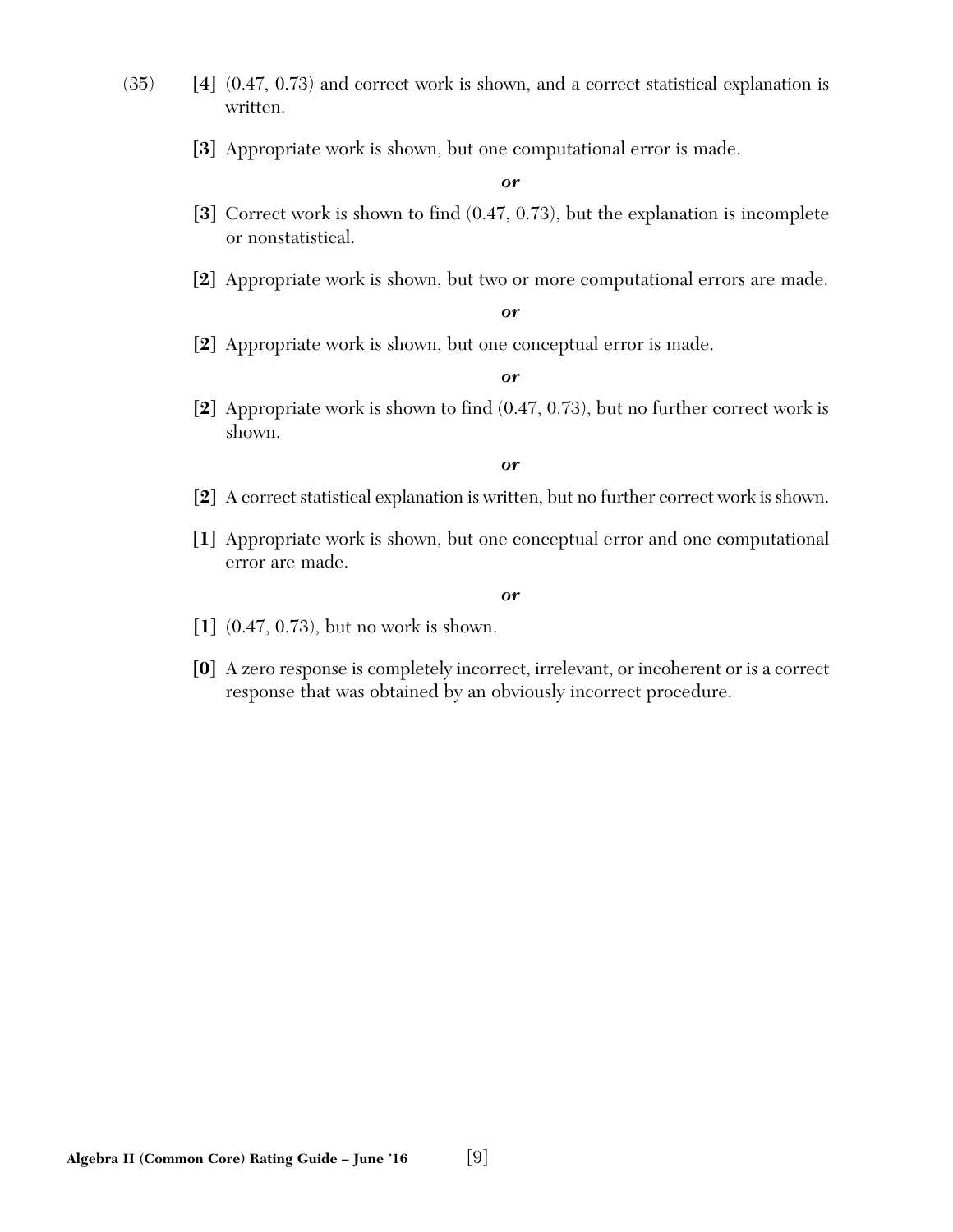- (36) **[4]** *g*, and a correct justification is given.
	- **[3]** Appropriate work is shown, but one computational error is made.

- **[3]** Correct rates of change are computed, but no function is indicated.
- **[2]** Appropriate work is shown, but two or more computational errors are made.

*or*

**[2]** Appropriate work is shown, but one conceptual error is made.

*or*

- **[2]** Appropriate work is shown to find the rate of change for *f* is 13.125 or the rate of change for *g* is 38, but no further correct work is shown.
- **[1]** Appropriate work is shown, but one conceptual error and one computational error are made.

#### *or*

- **[1]** 13.125 and 38, but no work is shown.
- **[0]** 13.125 or 38, but the rates of change are not labeled, and no further correct work is shown.

#### *or*

**[0]** *g*, but no work is shown.

#### *or*

**[0]** A zero response is completely incorrect, irrelevant, or incoherent or is a correct response that was obtained by an obviously incorrect procedure.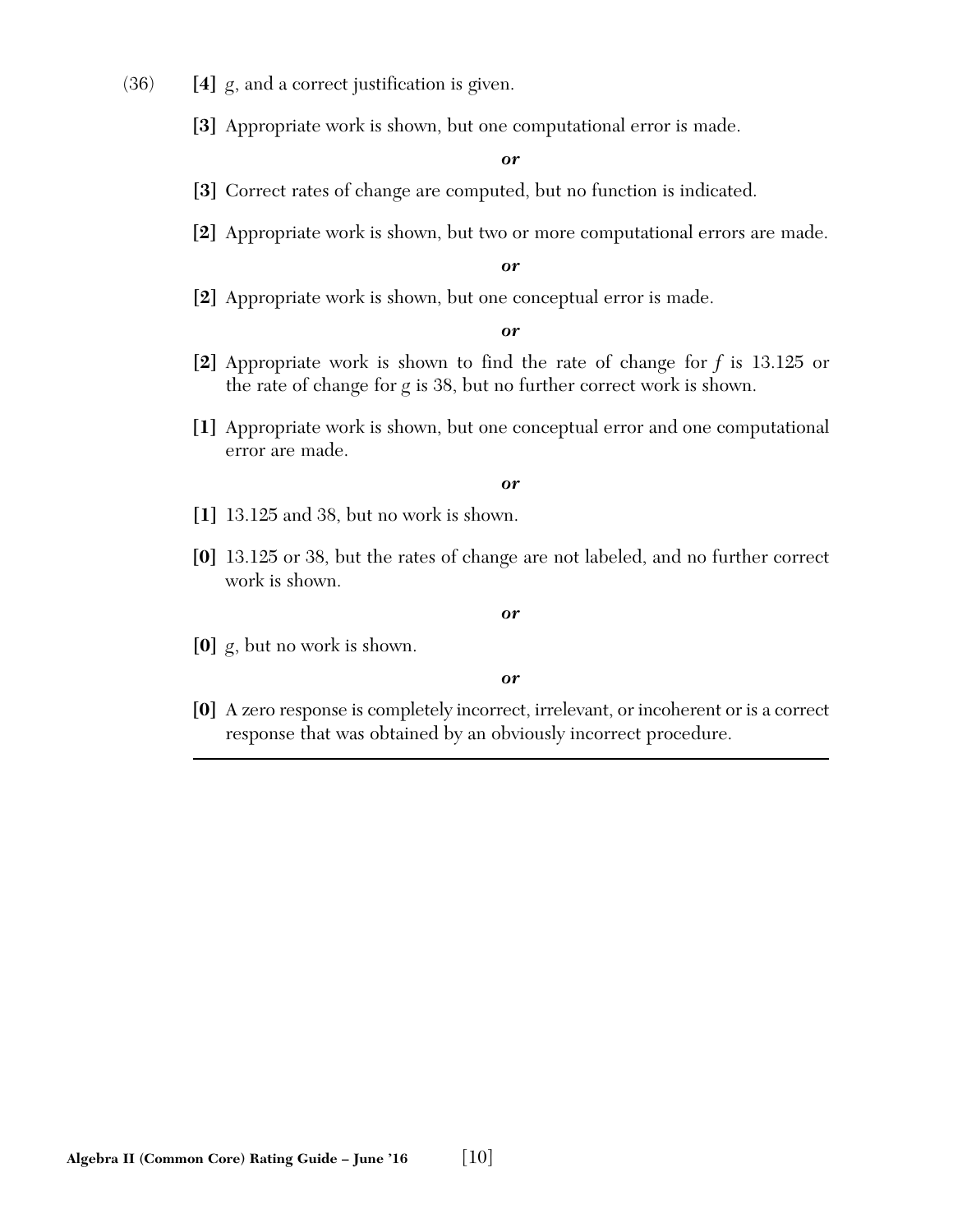#### **Part IV**

For this question, use the specific criteria to award a maximum of 6 credits. Unless otherwise specified, mathematically correct alternative solutions should be awarded appropriate credit.

- (37) **[6]**  $A(t) = 800e^{-0.347t}$  and  $B(t) = 400e^{-0.231t}$ , correct graphs are drawn and at least one is labeled, 6, 5.5, and correct work is shown.
	- **[5]** Appropriate work is shown, but one computational, graphing, labeling, or rounding error is made.
	- **[4]** Appropriate work is shown, but two computational, graphing, labeling, or rounding errors are made.

*or*

- **[4]** Appropriate work is shown, but one conceptual error is made.
- **[3]** Appropriate work is shown, but three or more computational, graphing, labeling, or rounding errors are made.

*or*

- **[3]** Appropriate work is shown, but one conceptual error and one computational, graphing, labeling, or rounding error are made.
- **[2]** Appropriate work is shown, but two conceptual errors are made.

*or*

**[2]** Correct graphs are drawn and at least one is labeled, but no further correct work is shown.

*or*

**[2]** 5.5 and correct work is shown, but no further correct work is shown.

*or*

- **[2]** 6 and 5.5, but no work is shown.
- **[1]** Appropriate work is shown, but two conceptual errors and one computational, graphing, labeling, or rounding errors are made.

*or*

[1]  $A(t) = 800e^{-0.347t}$  and  $B(t) = 400e^{-0.231t}$ , but no further correct work is shown.

*or*

**[1]** *A*(*t*) or *B*(*t*) is graphed correctly, but no further correct work is shown.

- **[1]** 6 or 5.5, but no work is shown.
- **[0]** A zero response is completely incorrect, irrelevant, or incoherent or is a correct response that was obtained by an obviously incorrect procedure.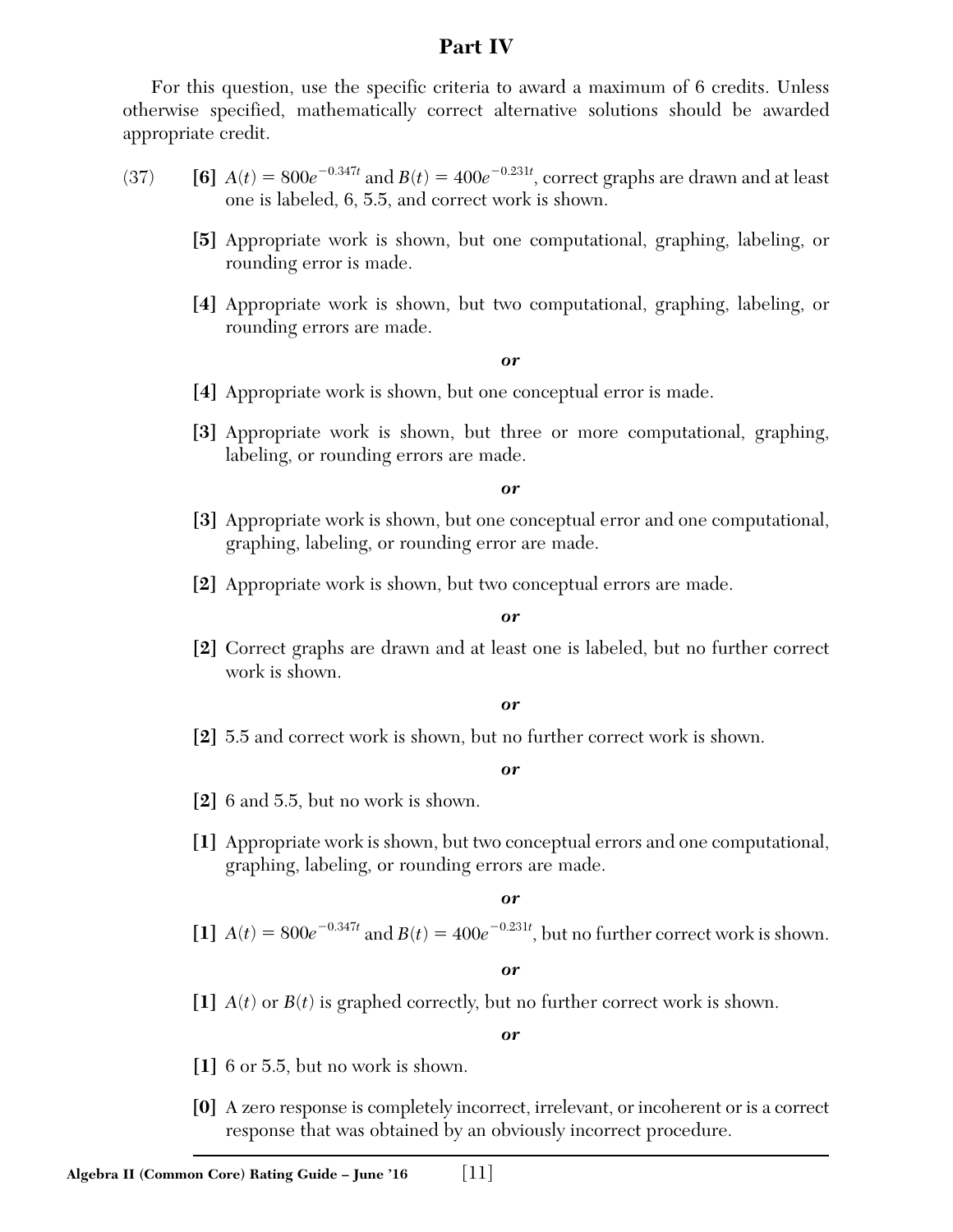## **Map to the Common Core Learning Standards Algebra II (Common Core) June 2016**

| Question       | <b>Type</b>     | <b>Credits</b> | <b>Cluster</b> |
|----------------|-----------------|----------------|----------------|
| $\mathbf{1}$   | Multiple Choice | $\overline{2}$ | N-RN.A         |
| $\overline{2}$ | Multiple Choice | $\overline{2}$ | A-CED.A        |
| 3              | Multiple Choice | $\overline{2}$ | N-CN.A         |
| 4              | Multiple Choice | $\overline{2}$ | F-IF.C         |
| 5              | Multiple Choice | $\overline{2}$ | A-REI.A        |
| 6              | Multiple Choice | $\overline{2}$ | A-APR.B        |
| $\overline{7}$ | Multiple Choice | $\overline{2}$ | $S-IC.A$       |
| 8              | Multiple Choice | $\overline{2}$ | F-BF.A         |
| 9              | Multiple Choice | $\overline{2}$ | $S$ -ID.A      |
| 10             | Multiple Choice | $\overline{2}$ | F-BF.A         |
| 11             | Multiple Choice | $\overline{2}$ | $S$ -CP.A      |
| 12             | Multiple Choice | $\overline{2}$ | N-CN.C         |
| 13             | Multiple Choice | $\overline{2}$ | $F-IF.B$       |
| 14             | Multiple Choice | $\overline{2}$ | A-APR.D        |
| 15             | Multiple Choice | $\overline{2}$ | $F-IF.C$       |
| 16             | Multiple Choice | $\overline{2}$ | F-BF.B         |
| 17             | Multiple Choice | $\overline{2}$ | F-TF.A         |
| 18             | Multiple Choice | $\overline{2}$ | F-IF.C         |
| 19             | Multiple Choice | $\overline{2}$ | A-SSE.A        |
| 20             | Multiple Choice | $\overline{2}$ | $F-IF.B$       |